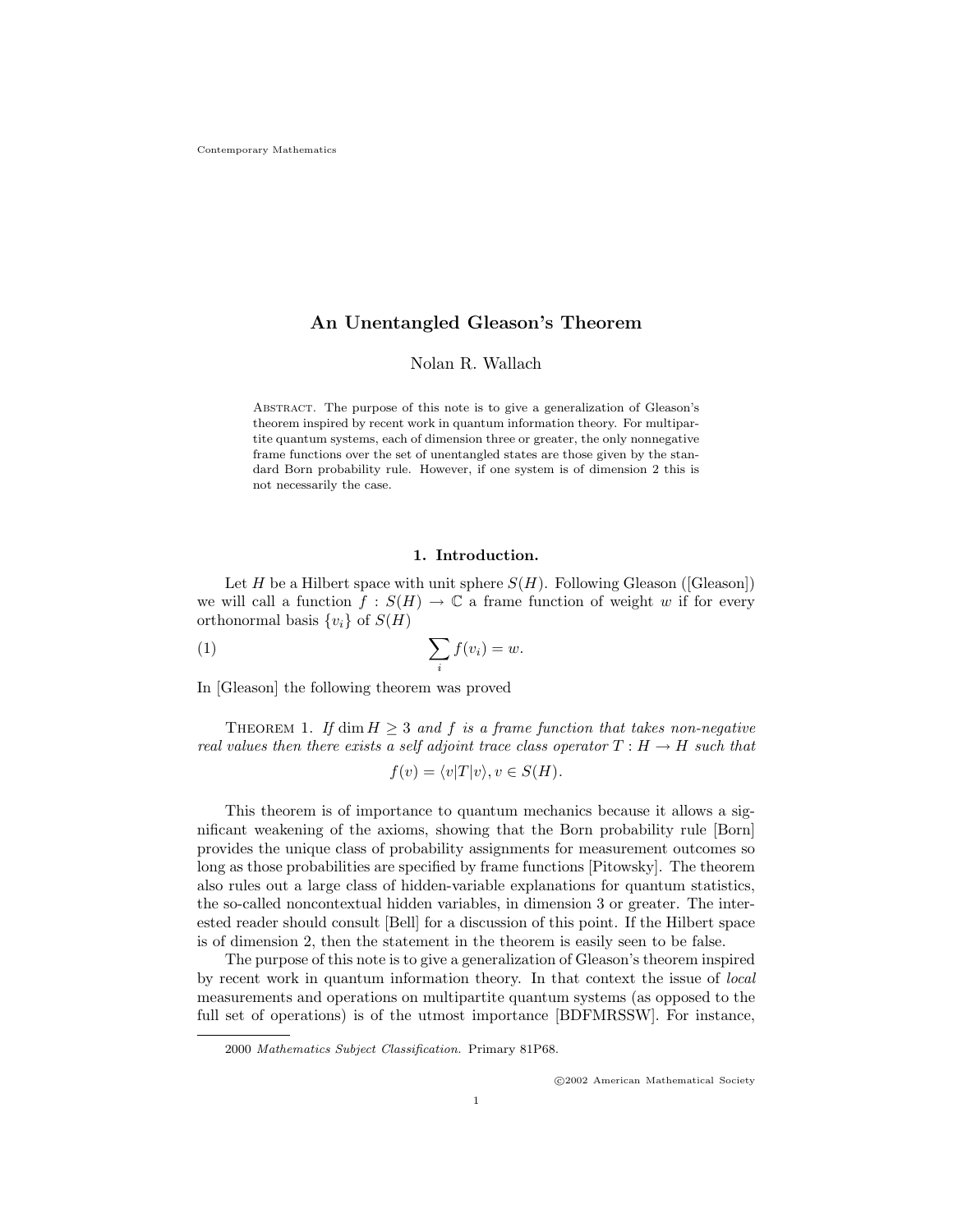it has been pointed out that probabilities for the outcomes of local measurements are enough to uniquely specify the quantum state from which they arise if the field of the Hilbert space is complex, though this fails for real and quaternionic Hilbert spaces [Araki,Wootters].

Chris Fuchs has asked to what extent local and semi-local measurements not only uniquely specify the quantum state, but also a Born-like rule as in Gleason's result [Fuchs]. In this regard, the following formalization appears natural. We confine our attention to finite dimensional Hilbert spaces for the sake of simplicity. Let  $H_1, ..., H_n$  be Hilbert spaces. Set  $H = H_1 \otimes H_2 \otimes \cdots \otimes H_n$ . Let  $\Sigma = \Sigma(H_1, ..., H_n)$ denote the subset of  $S(H)$  consisting of those elements of the form  $a_1 \otimes \cdots \otimes a_n$ with  $a_i \in S(H_i)$  for  $i = 1, ..., n$ . In the jargon of quantum information theory such states are called unentangled or product states. The ones that are not of this form are said to be *entangled*. An orthonormal basis  $\{v_i\}$  of H is said to be unentangled if  $v_i \in \Sigma$  for all i. We say that  $f : \Sigma \to \mathbb{C}$  is an unentangled frame function of weight w if whenever  $\{v_i\}$  is an unentangled orthonormal basis of H then f satisfies (1) above. We establish the following result.

THEOREM 2. If  $\dim H_i \geq 3$  for all i and if  $f : \Sigma \to \mathbb{R}$  is a non-negative unentangled frame function then there exists  $T : H \to H$  a self adjoint trace class operator such that  $f(v) = \langle v|T|v \rangle$  for all  $v \in \Sigma$ .

This theorem is an almost direct consequence of Gleason's original theorem. We will give a proof of it in the next section. The second result in this paper shows that the dimensional condition is necessary.

It should be noted however, that despite the absence of entangled or "nonlocal" states in  $\Sigma$ , in [BDFMRSSW] it is asserted that not all unentangled bases correspond to quantum measurements that can be carried out by local means alone (even with iterative procedures based on weak local measurements and unlimited amounts of classical communication between the measurers at each site). The simplest kind of purely local measurement is given by an alternative type of basis adapted to the tensor product structure. This is a product basis and is defined as to be a basis of the form  $\{u_{i1} \otimes u_{i2} \otimes \cdots \otimes u_{i_n} \}$  where  $u_{1j},...,u_{n_j}$  is an orthonormal basis of  $H_i$ . We could define a product frame function in the same way as we did for an unentangled frame function except that we only assume that there exists a weight w such that  $\sum_{i_1,i_2,...,i_n} f(u_{i_11} \otimes u_{i_22} \otimes \cdots \otimes u_{i_nn}) = w$  for every product basis. One can ask whether this is all that us necessary for the conclusion of the theorem above. The answer is no and a method of "finding" a large class of examples will be given at the end of the next section (see the proposition at the end of the section). This result amasses some evidence that the structure of local measurements alone is not enough to establish the Born rule for multipartite systems, but a full answer would require consideration of the largest class of local measurements in [BDFMRSSW].

These issues also spawn another theorem.

THEOREM 3. Let dim  $H_1 = 2$  and let  $f : S(H_1) \to \mathbb{C}$  be a frame function of weight  $w_1$  and  $g: \Sigma(H_2, ..., H_n) \to \mathbb{C}$  be an unentangled frame function of weight  $w_2$ . We set  $h(v_1 \otimes u) = f(v_1)g(u)$  for  $u \in \Sigma(H_2, ..., H_n)$ . Then h is an unentangled frame function of weight  $w_1w_2$ .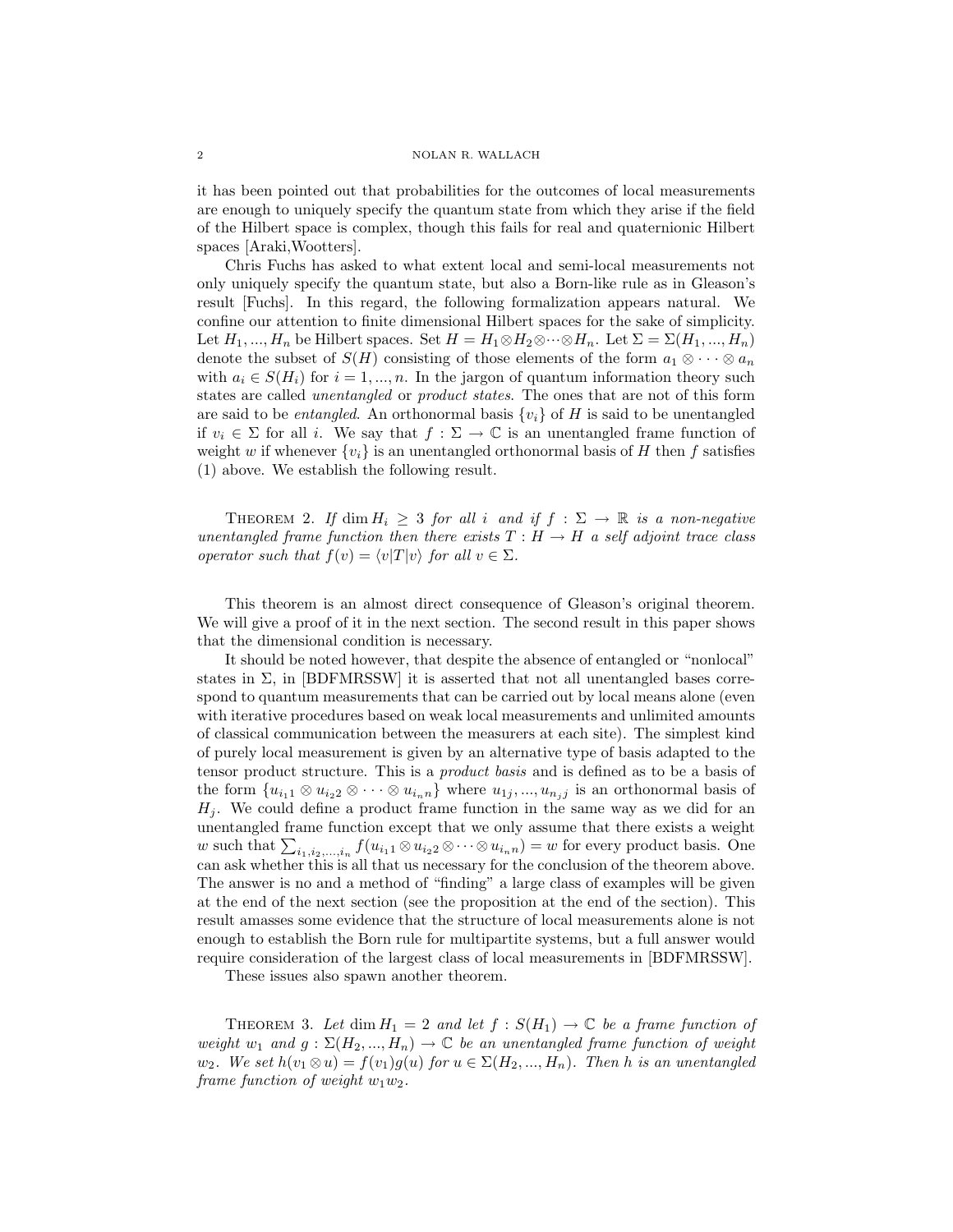This result is a bit harder and the proof involves a method (see Theorem 5) that describes a combinatorial scheme for finding all unentangled orthonormal bases where all of the spaces,  $H_i$ , have dimension 2. This analysis in turn leads to a natural question. Given and unentangled orthonormal set can it be extended to an unentangled orthonormal basis? Or even stronger: Can it be a proper subset of an unentangled orthonormal set? This question was studied in [BDMSST]. We conclude the paper by giving a proof based on simple algebraic geometry of the following theorem which is related to the bound that occurs in [BDMSST].

THEOREM 4. Let V be a subspace of  $H_1 \otimes \cdots \otimes H_n$  such that if  $v \in V$  and  $v \neq 0$  then v is entangled. Then dim  $V \leq \dim(H_1)\cdots \dim(H_n) - \sum (\dim H_i - 1) - 1$ . Furthermore, the upper bound is attained.

#### 2. The unentangled Gleason theorem.

In this section we will give a proof of Theorem 2. If  $n = 1$  the statement is just Gleason's theorem. We consider the situation of  $H = H_0 \otimes V$  with  $V =$  $H_1 \otimes H_2 \otimes \cdots \otimes H_n$  and dim  $H_i \geq 3$  for all i. We prove Theorem 1 by induction (i.e. assume the result for n). We note that if  $\{v_i\}$  is an orthonormal basis of  $H_0$  and if for each i,  $\{u_{ij}\}\$ is an unentangled orthonormal basis of V then the set  $\{v_i\otimes u_{ij}\}\$ is an unentangled orthonormal basis of  $H$ . Thus if  $w$  is the weight of  $f$  then we have

$$
\sum_j f(v_1 \otimes u_{1j}) = w - \sum_{i \geq 2,j} f(v_i \otimes u_{ij}).
$$

Thus for each  $v \in S(H_0)$  the function  $f_v(u) = f(v \otimes u)$  is an unentangled frame function. The inductive hypothesis implies that for each  $v \in S(H_0)$  there exists a self adjoint (due to the reality of f) linear operator  $T(v)$  such that  $f(v \otimes u) =$  $\langle u|T(v)|u\rangle$  for  $u \in \Sigma(H_1, ..., H_n)$ . Similarly, if  $\{u_i\}$  is an unentangled orthonormal basis of V and for each i,  $\{v_{ij}\}\$ is an orthonormal basis of  $H_0$  then  $\{v_{ij}\otimes u_i\}$  is an unentangled orthonormal basis of  $H$ . We therefore conclude as above that if  $u \in \Sigma(H_1, ..., H_n)$  then there exists  $S(u)$  a self adjoint linear operator on  $H_0$  so that  $f(v \otimes u) = \langle v|S(u)|v\rangle$  for all  $v \in H_0$ .

Let  $\{u_i\}$  be an unentangled orthonormal basis of V and let  $\{v_j\}$  be an orthonormal basis of  $H_0$ . Set

$$
a_{ij}(v) = \langle u_i | T(v) | u_j \rangle
$$

and

$$
b_{ij}(u) = \langle v_i | S(u) | v_j \rangle, u \in \Sigma(H_1, ..., H_n).
$$

We now observe that if  $v = \sum_i x_i v_i$  and if  $u = \sum_j y_j u_j$  then we have

$$
\sum_{p,q} a_{p,q}(v) \bar{y}_p y_q = \sum_{r,s} b_{r,s}(u) \bar{x}_r x_s.
$$

If we substitute  $v = v_r$  then we have

$$
b_{rr}(u) = \sum_{p,q} a_{p,q}(v_r) \bar{y}_p y_q.
$$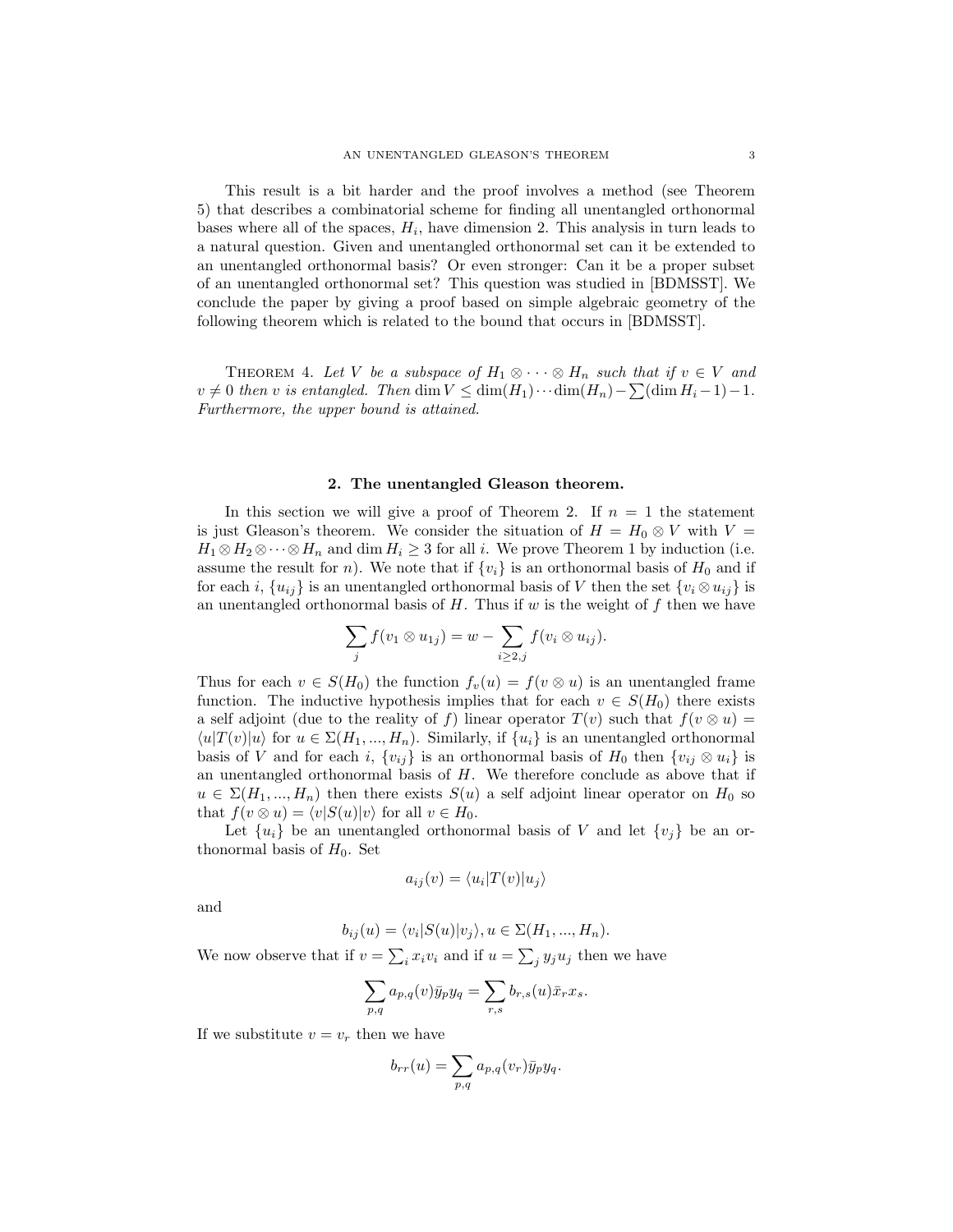Now assuming that  $r \neq s$  and taking  $v = \frac{1}{\sqrt{2}}$  $\frac{1}{2}(v_r + v_s)$  we have

Re 
$$
b_{rs}(u)
$$
 =  $\sum_{p,q} a_{p,q} \left(\frac{1}{\sqrt{2}}(v_r + v_s)\right) \bar{y}_p y_q$  -  
\n
$$
\frac{1}{2} \left( \sum_{p,q} a_{p,q}(v_r) \bar{y}_p y_q + \sum_{p,q} a_{p,q}(v_s) \bar{y}_p y_q \right).
$$

Also if we take  $v = \frac{1}{\sqrt{2}}$  $\frac{1}{2}(v_r + iv_s)$  then we have

$$
-\operatorname{Im} b_{rs}(u) = \sum_{p,q} a_{p,q} \left(\frac{1}{\sqrt{2}}(v_r + iv_s)\right) y_p \overline{y}_q -
$$

$$
\frac{1}{2} \left( \sum_{p,q} a_{p,q}(v_r) y_p \overline{y}_q + \sum_{p,q} a_{p,q}(v_s) y_p \overline{y}_q \right).
$$

Thus if we set

$$
c_{rrpq} = a_{pq}(v_r)
$$

and if  $r \neq s$  then

$$
c_{rspq} = a_{p,q} \left( \frac{1}{\sqrt{2}} (v_r + v_s) - \frac{1}{2} (a_{p,q}(v_r) + a_{p,q}(v_s)) \right) +
$$

$$
a_{p,q} \left( \frac{1}{\sqrt{2}} (v_r + iv_s) - \frac{1}{2} (a_{p,q}(v_r) + a_{p,q}(v_s)) \right)
$$

Then

$$
f(v \otimes u) = \sum_{rspq} c_{rspq} \bar{x}_r \bar{y}_p x_s y_q.
$$

This is the content of the theorem.

We will now give a counterexample to the analogous assertion for product bases.

PROPOSITION 5. Let  $H_1$  and  $H_2$  be finite dimensional Hilbert spaces of di- $\sum_{i,j} f(u_i \otimes v_j) = w$ , with  $w \in \mathbb{R}$  fixed, for all choices  $\{u_i\}$  and  $\{v_j\}$  of orthonormal mension greater than 1. Then there exists  $f : \Sigma(H_1, H_2) \to [0, \infty)$  such that bases of  $H_1$  and  $H_2$  respectively but there is no linear endomorphism, T, on  $H_1 \otimes H_2$ such that  $f(u \otimes v) = \langle u \otimes v | T | u \otimes v \rangle$  for  $u \in S(H_1)$  and  $v \in S(H_2)$ .

Proof. Let for  $w > 0$ ,  $\mathcal{P}_w$  denote the set of all Hermitian positive semi-definite endomorphisms, A, of  $H_2$  such that  $tr(A) = w$ . Fix  $w_o = \frac{w}{\dim H_1}$ . Let  $\varphi : S(H_1) \to$  $\mathcal{P}_{w_o}$  be a mapping (completely arbitrary). Set  $f(u\otimes v) = \langle v|\varphi(u)|v\rangle$ , for  $u \in S(H_1)$ and  $v \in S(H_2)$ . If  $\{u_i\}$  is an orthonormal basis of  $H_1$  and if  $\{v_j\}$  is an orthonormal basis of  $H_2$  then

$$
\sum_{i,j} f(u_i \otimes v_j) = \sum_i \left( \sum_j \langle v_j | \varphi(u_i) | v_j \rangle \right) = \sum_i tr(\varphi(u_i)) = \dim(H_1) w_o.
$$

Note: In this argument only one factor need be finite dimensional. Also note that f can be chosen to be continuous.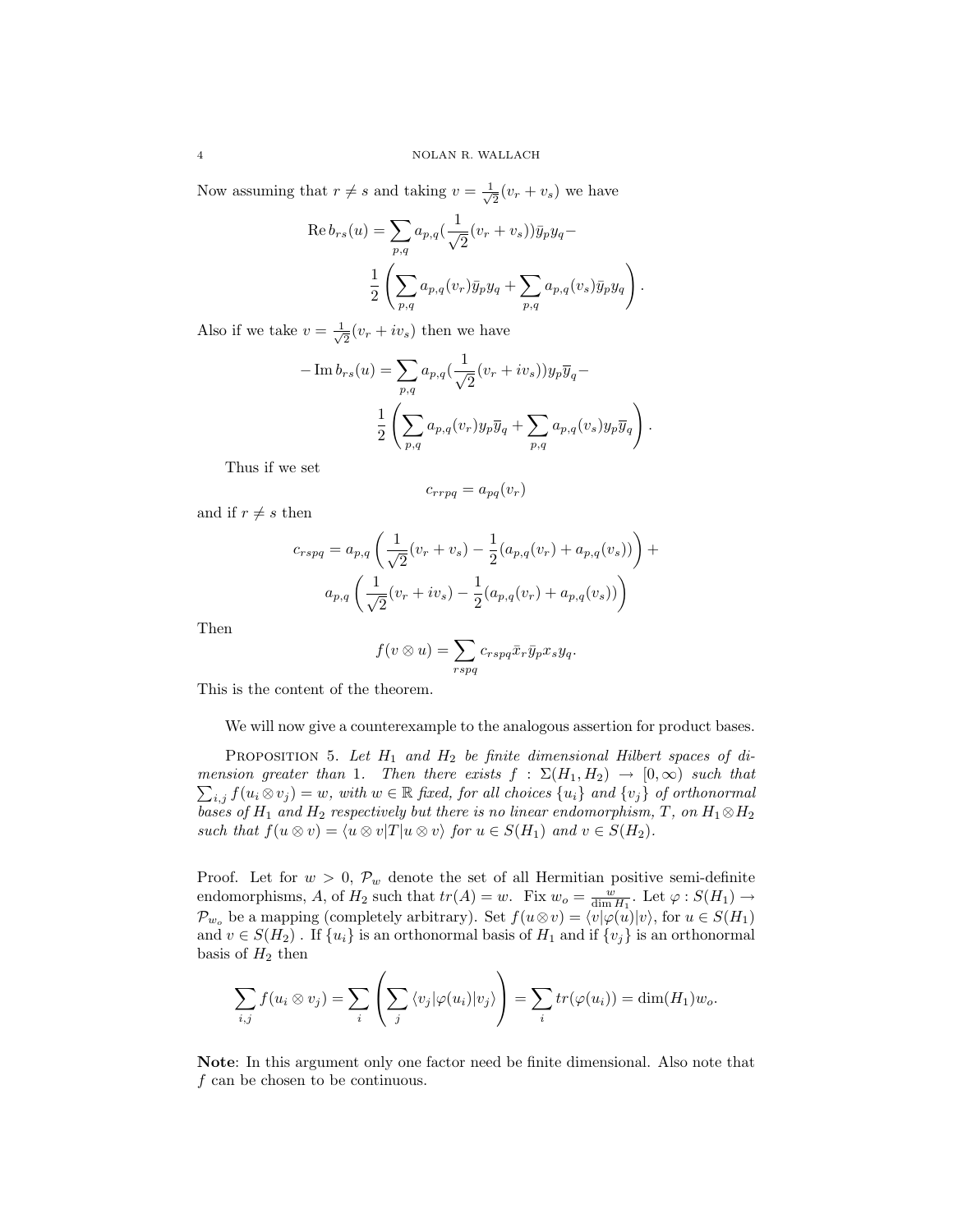#### 3. Unentangled Bases

In this section we will develop the material on "unentangled bases" that we will need to prove Theorem 3 (in fact as we shall see a generalization). Let V be a 2-dimensional Hilbert space and let  $H$  be an n-dimensional Hilbert space. Fix  $\Sigma \subset S(H)$  such that  $\lambda \Sigma = \Sigma$  for all  $\lambda \in \mathbb{C}$  with  $|\lambda| = 1$ . We will use the notation  $S(V) \otimes \Sigma = \{v \otimes w | v \in S(V), w \in \Sigma\}.$ 

If  $a \in S(V)$  then up to scalar multiple there is exactly one element of  $S(V)$ that is perpendicular to a. We will denote a choice of such an element by  $\hat{a}$ . The main result of this section is

THEOREM 6. If  $\{u_j\}_{j=1}^{2n}$  is an orthonormal basis of  $V \otimes H$  with  $u_j \in S(V) \otimes \Sigma$ for  $j = 1, ..., 2n$  then there exists a partition

$$
n_1 \ge n_2 \ge \dots \ge n_r > 0
$$

of n, an orthogonal decomposition

$$
H=U_1\oplus\ldots\oplus U_r,
$$

elements  $a_1, ..., a_r \in S(H)$ , and for each  $i = 1, ..., r$  orthonormal bases  $\{b_{i1}, ..., b_{in_i}\}$ and  $\{c_{i1},...,c_{in_i}\}\$  of  $U_i$  such that

$$
\{u_i | i = 1, ..., 2n\} = \bigcup_{i=1}^r \left( \{a_i \otimes b_{ij} | j = 1, ..., n_i\} \cup \{\hat{a}_i \otimes c_{ij} | j = 1, ..., n_i\} \right).
$$

Before we prove the theorem we will make several preliminary observations. Let  ${u_i}$  be as in the statement of the theorem. Then each  $u_i = a_i \otimes h_i$  with  $a_i \in S(V)$  and  $h_i \in \Sigma$ .

1. For each i there exists j such that  $a_j$  is a multiple of  $\hat{a}_i$ .

If not then we would have  $\langle a_i | a_j \rangle \neq 0$  for all j. Since  $\langle a_i \otimes h_i | a_j \otimes h_j \rangle =$  $\langle a_i | a_j \rangle \langle h_i | h_j \rangle$ ,  $\langle h_i | h_j \rangle = 0$  for all  $j \neq i$ . This implies that  $\{u_j\}_{j \neq i} \subset V \otimes \{h_i^{\perp}\}\.$  This space has dimension equal to  $2(n-1)$ . So it could not contain  $2n-1$  orthonormal elements. This contradiction implies that assertion 1. is true.

2. Assume that  $i \neq j$ . If  $\langle a_i | a_j \rangle \neq 0$  then  $\langle h_i | h_j \rangle = 0$ . If  $\langle h_i | h_j \rangle \neq 0$  then  $\langle a_i | a_j \rangle = 0.$ 

This is clear (see the proof of 1.)

We will now prove the theorem by induction on n. If  $n = 1$  the result is trivial. We assume the result for all H with dim  $H < n$  and all possible choices for  $\Sigma$ . We now prove it for n.

For each i let  $m_i$  denote the number of j such that  $a_j$  is a multiple of  $a_i$ . Let  $m = \max\{m_i | i = 1, ..., 2n\}$ . If we relabel we may assume that the first m of the  $a_i$ are equal to  $a_1$  (we may have to multiply  $h_i$  by a scalar of norm 1). By 1. above we may assume that the next k of the  $a_i$  are equal to  $\hat{a}_1$  with  $1 \leq k \leq m$  and if  $i > m+k$ then  $a_i$  is not a multiple of either  $a_1$  or  $\hat{a}_1$ . This implies by 2. above that  $\langle h_i | h_j \rangle = 0$ <br>for  $i > m + k$  and  $i = 1 - m$ . Also  $\{h_i, h_j\}$  is an orthonormal set. Thus for  $j > m + k$  and  $i = 1, ..., m$ . Also  $\{h_1, ..., h_m\}$  is an orthonormal set. Thus  $u_i \in V \otimes (\lbrace h_1, ..., h_m \rbrace^{\perp})$  for  $i > m+k$ . This implies that  $V \otimes (\lbrace h_1, ..., h_m \rbrace^{\perp})$  contains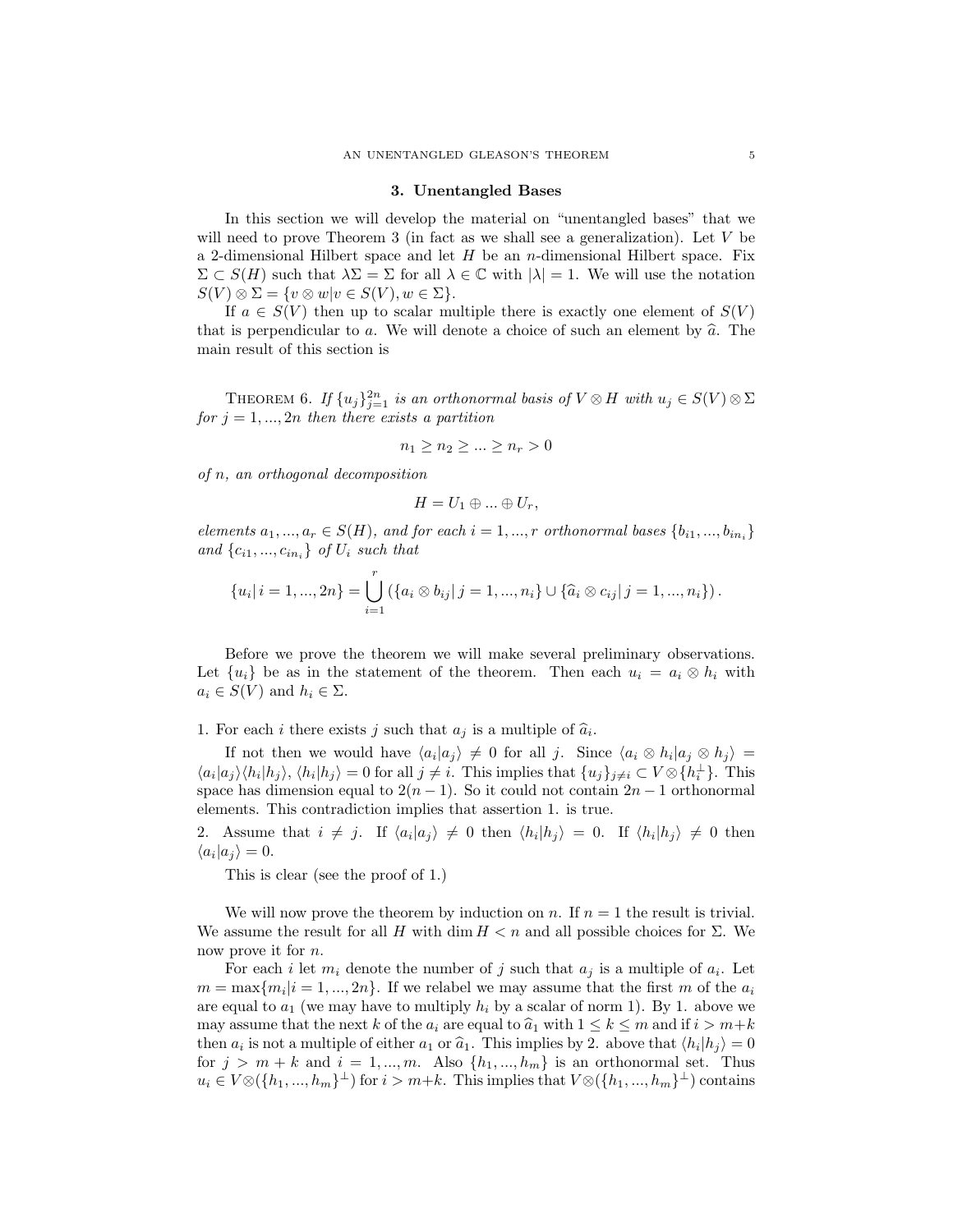$2n - (m + k)$  orthonormal elements. Since  $\dim V \otimes (\lbrace h_1, ..., h_m \rbrace^{\perp}) = 2(n - m)$  this implies that  $k = m$ . We now rewrite the first 2m elements of the basis as

$$
a_1 \otimes b_1, ..., a_1 \otimes b_m, \hat{a}_1 \otimes c_1, ..., \hat{a}_1 \otimes c_m.
$$

If we apply observation 2. again we see that the elements  $h_i$  for  $i > 2m$  must be orthogonal to  $\{b_1, ..., b_m\}$  and to  $\{c_1, ..., c_m\}$ . A dimension count says that they must span the orthogonal complements of both  $\{b_1, ..., b_m\}$  and  $\{c_1, ..., c_m\}$ . But then  $\{b_1, ..., b_m\}$  and  $\{c_1, ..., c_m\}$  must span the same space,  $U \subset H$ . We have therefore shown that  $\{u_i\}_{i>2m}$  is an orthonormal basis of  $V \otimes U^{\perp}$ . We may thus apply the inductive hypothesis to  $U^{\perp}$  and  $\Sigma \cap U^{\perp}$ . This completes the inductive step and hence the proof.

If W is a Hilbert space and if  $\Xi$  is a subset of  $S(W)$  that is invariant under multiplication by scalars of absolute value 1 then a function  $f : \Xi \to \mathbb{C}$  is said to be a  $\Xi$ -frame function of weight  $w = w_f$  if whenever  $\{u_i\}$  is an orthonormal basis of W with  $u_i \in \Xi$  (i.e.  $\{u_i\}$  is a  $\Xi$ -frame) we have  $\sum_i f(u_i) = w$ . We note

3. Let f be a  $\Xi$ -frame function. If  $\{u_i\}$  is a  $\Xi$ -frame for W and if F is a subset of  ${u_i}$  then  $f_{|F^{\perp} \cap \Xi}$  is a  $F^{\perp} \cap \Xi$ -frame function of weight  $w_f - \sum_{u_i \in F} f(u_i)$ .

This is pretty obvious. Let  $\{v_j\}$  be a  $\Xi \cap F^{\perp}$ -frame for  $F^{\perp}$ . Then  $\{\nu_j\} \cup F$  is a Ξ-frame for W.

PROPOSITION 7. Let  $V$  be a two dimensional Hilbert space and let  $H$  be an n-dimensional Hilbert space. Let  $\Sigma \subset S(H)$  be as in the rest of this section and let  $g : S(V) \to \mathbb{C}$  and  $h : \Sigma \to \mathbb{C}$  be respectively a frame function and a  $\Sigma$ -frame function. Then if  $f(v \otimes w) = g(v)h(w)$  for  $v \in S(H)$  and  $w \in \Sigma$  then f is an  $S(V) \otimes \Sigma$ -frame function of weight  $w_q w_h$ .

Proof. Let  $\{u_i\}$  be an  $S(V) \otimes \Sigma$ -frame. Then Theorem 5 implies that we may assume that there is partition  $n_1 \geq n_2 \geq \ldots \geq n_r > 0$  of n and elements  $a_i, b_{ij}$  and  $c_{ij}$  as in the statement so that

$$
\{u_i\} = \bigcup_{i=1}^r (\{a_i \otimes b_{ij}|j=1,...,n_i\} \cup \{\widehat{a}_i \otimes c_{ij}|j=1,...,n_i\}).
$$

Thus

$$
\sum_{i} f(u_i) = \sum_{i} g(a_i) \sum_{j=1}^{n_i} h(b_{ij}) + \sum_{i} g(\widehat{a}_i) \sum_{j=1}^{n_i} h(c_{ij}).
$$

Observation 3. above implies that for each i we have  $\sum_{j=1}^{n_i} h(b_{ij}) = \sum_{j=1}^{n_i} h(c_{ij}).$ Now  $g(a_i) + g(\hat{a}_i) = w_g$ . Hence since  $\{b_{ij}\}\$ is a  $\Sigma$ -frame the result follows.

Theorem 3 is an immediate consequence of the above proposition.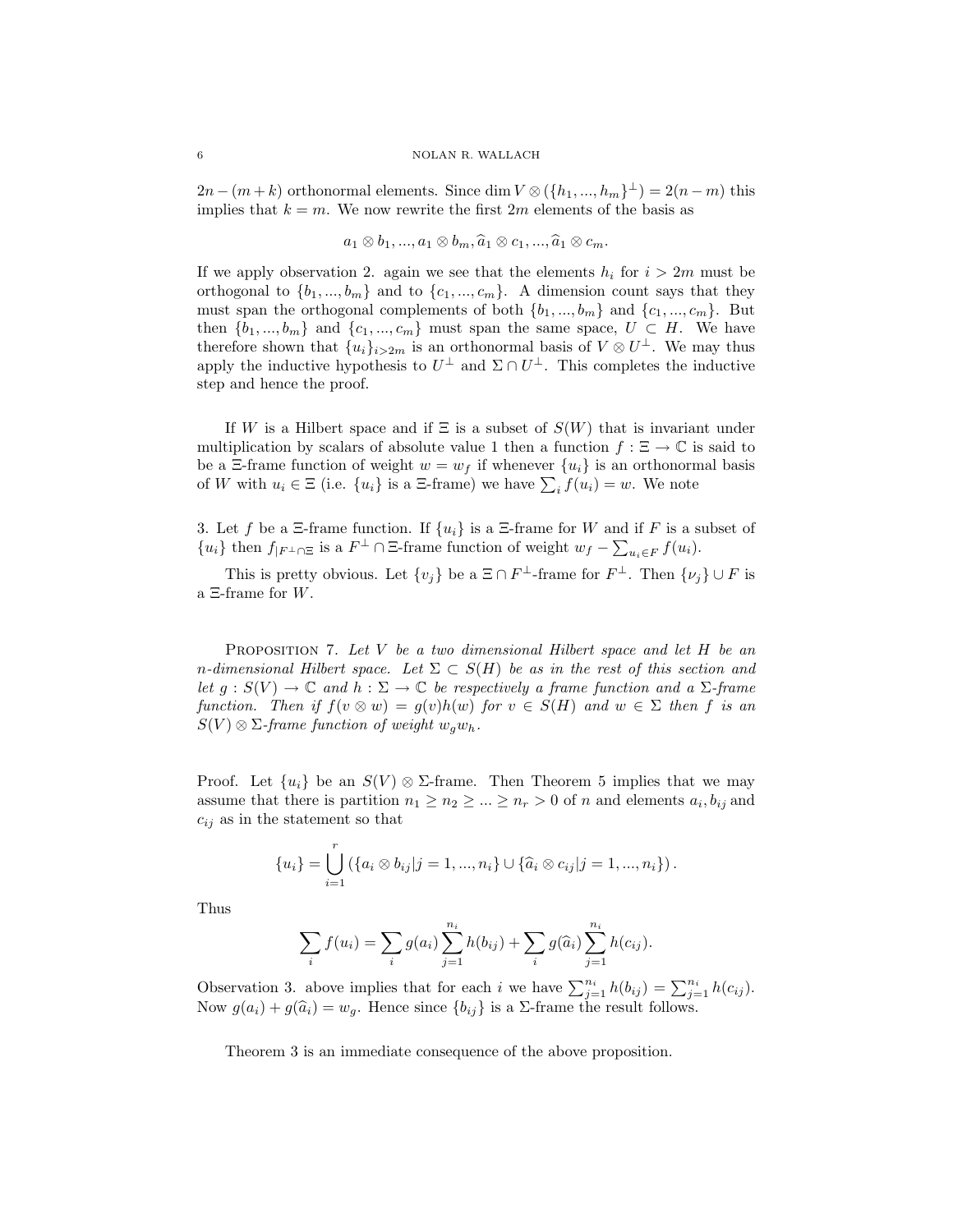#### 4. Entangled subspaces.

Let  $H_1, ..., H_n$  be finite dimensional Hilbert spaces and set  $H = H_1 \otimes H_2 \otimes \cdots$  $\cdot \otimes H_n$ . If  $V \subset H$  is a subspace than we will say then V is *entangled* if whenever  $v \in V$  and  $v \neq 0$  then v is entangled (i.e. v cannot be written in the form  $v =$  $h_1 \otimes h_2 \otimes \cdots \otimes h_n$  for any choice of  $h_i \in H_i$ ). The purpose of this section is to give a proof of Theorem 4 using basic algebraic geometry. That is, we will prove that

$$
\dim V \le \dim(H_1)\cdots \dim(H_n) - \sum (\dim H_i - 1) - 1
$$

and that this estimate is best possible. The reader should consult [Hartshorne] for the algebraic geometry used in the proof of this result.

Let  $L = \{ \lambda \in H^* | \lambda(V) = 0 \}$  ( $H^*$  the complex dual space of H). Let  $X =$  $\{h_1 \otimes \cdots \otimes h_n | h_i \in H_i\}.$  We consider the map  $\Phi : H_1 \times \ldots \times H_n \to X$  given by  $\Phi(h_1, ..., h_n) = h_1 \otimes \cdots \otimes h_n$ . Then  $\Phi$  is a surjective polynomial mapping. If we denote by  $\overline{\Phi}$  the corresponding mapping of projective spaces we have  $\overline{\Phi}$ :  $P(H_1) \times ... \times P(H_n) \to P(H)$ . General theory implies that the image of  $\overline{\Phi}$  is Zariski closed in  $P(H)$ . Since X is clearly the cone on that image we see that X is Zariski closed and irreducible. Also the map  $\overline{\Phi}$  is injective so the dimension over  $\mathbb C$  of its image is  $\sum(\dim H_i - 1)$ . Thus the dimension over  $\mathbb C$  of X is  $d = \sum(\dim H_i - 1) + 1$ .

Since V is entangled  $X \cap V = \{0\}$ . This implies that  $\{x \in X \mid |\lambda(x) = 0, \lambda \in$  $L$ } = {0}. Thus dim  $L \ge \dim X = d$ . Hence dim  $V = \dim H - \dim L \le \dim H - d$ . This is the asserted upper bound. The fact that this upper bound is best possible follows from the Noether normalization theorem which implies that there exist  $\lambda_1, ..., \lambda_d \in H^*$  such that  $\{x \in X \mid \lambda_i(x) = 0 \text{ for all } i\} = \{0\}$  (i.e. a linear system of parameters).

# References

[Gleason] A. M. Gleason, Measures on the closed subspaces of a Hilbert space, J. Math. and Mech. 6 (1957), 885–893.

[Born] M. Born, Zur Quantenmechanik der Stossvorgänge, Zeits. Phys. 37 (1926), 863–867. Reprinted and translated in Quantum Theory and Measurement, edited by J. A. Wheeler and W. H. Zurek (Princeton U. Press, Princeton, NJ, 1983), pp. 52–55.

[Pitowsky] I. Pitowsky, Infinite and finite Gleason's theorems and the logic of indeterminacy, J. Math. Phys. 39 (1998), 218–228.

[Bell] J. S. Bell, On the problem of hidden variables in quantum mechanics, Rev. Mod. Phys. 38 (1966), 447–452.

[BDFMRSSW] C. H. Bennett, D. P. DiVincenzo, C. A. Fuchs, T. Mor, E. Rains, P. W. Shor, J. A. Smolin, and W. K. Wootters, Quantum nonlocality without entanglement, Phys. Rev. A 59 (1999), 1070–1091.

[Araki] H. Araki, On a characterization of the state space of quantum mechanics, Comm. Math. Phys 75 (1980), 1–24.